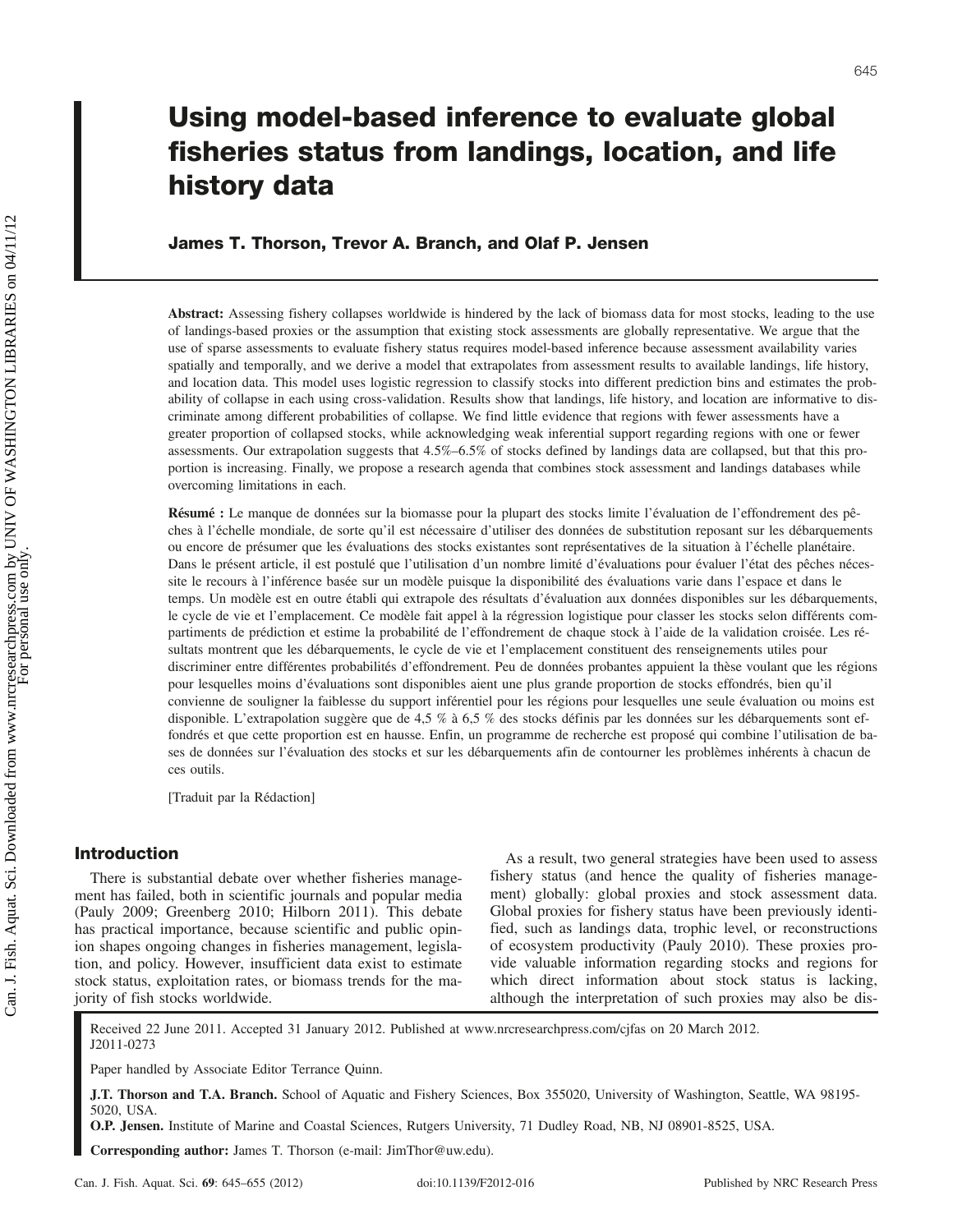puted or equivocal. The use of landings data as a proxy for stock biomass famously led to the prediction that current trends would result in the collapse of all fish stocks by 2048 (Worm et al. 2006).

By contrast, other research has sought to assess global status by compiling stock assessment estimates of biomass, exploitation rates, and other detailed data (Worm et al. 2009; Branch et al. 2011; Ricard et al., in press). This research supports the conclusion that fishing mortality rates for the majority of stocks in the developed world are at or below the rate that should result in maximum sustainable yield (Worm et al. 2009), and on average, biomass of exploited stocks has stabilized in the last two decades (Hutchings et al. 2010). However, less is known about the stock status of fishes in developing regions, and there are reasons to be concerned about the status of these stocks (e.g., the global increase and redistribution of fishing effort towards developing regions; Worm et al. 2009; Anticamara et al. 2011).

Proxies are subject to potentially large errors because they may not be consistently indicative of fishery health; for example, decreases in landings may not indicate stock collapse (Mullon et al. 2005; Carruthers et al. 2012). In particular, landings-based proxies may systematically underestimate stock collapse during early stages of fishery development, while overestimating collapse for regions that are subject to catch controls (Branch et al. 2011; Daan et al. 2011). Conversely, relying solely on stock assessment results to support inference to global fishery status can lead to errors because of the implicit assumption that assessed stocks are representative of all stocks worldwide. Specifically, assuming that assessments are regionally or globally representative fails to account for different sampling intensities between developed and developing regions, commercial and noncommercial species, and other systematic changes in stock assessment availability across space and time. Although previous studies have compared stock assessment- and landings-based proxies for stock collapse (de Mutsert et al. 2008; Branch et al. 2011; Pinsky et al. 2011), no previous study has presented results that simultaneously incorporate both types of information to estimate global fishery status.

In this study, we argue that the use of opportunistically collected stock assessment data to analyze global fisheries status requires model-based inference to account for data availability that varies within and between regions and over time. We assess whether globally available landings, life history, and location information are sufficiently informative to allow model-based predictions regarding stocks for which single-species assessments are not available. We then present an extrapolation model that uses stock assessment results to estimate parameters for a model that predicts the probability of collapse for those stocks in the Food and Agriculture Organization of the United Nations (FAO) global landings database. We use this model to estimate the proportion of stocks that are collapsed globally, as well as between "data-rich" and "data-poor" regions, and compare results with the commonly used landings-based proxy for stock collapse to demonstrate the impact of using stock assessment, life history, and location information in addition to FAO landings data. We believe this model represents an initial attempt at a potentially broad class of models that accounts for species with sparse fishery or biological data while addressing globalscale issues such as global stock status and fishery management success.

## Materials and methods

We developed a modified logistic regression model (which we term an "assessment-calibrated extrapolation model" or ACEM) that treats assessment estimates of stock collapse as a response variable, which is predicted by statistics extracted from landings data, life history, and location information. The model is cross-validated through comparison with stock assessment data. While we acknowledge that stock assessments will not always accurately identify instances of collapse (see Carruthers et al. 2012 for an example using surplus production models), we believe that these stock assessments represent the most reliable source of information regarding singlespecies stock status and instances of stock collapse.

The ACEM involved four steps: (1) estimate parameters for a logistic regression model with mixed effects that predicts stock assessment collapse using landings statistics, life history data, and location to classify stocks into five prediction bins, ranging from least to most likely to be collapsed; (2) use cross-validation (as detailed below) within the stock assessment database to estimate the conditional probability of "true" collapse in each of these five bins; (3) extrapolate the logistic regression to classify stocks in the FAO landings database into the same five bins; and (4) apply the crossvalidation results (step 2) to estimate the global proportion of collapsed stocks.

#### Available data

We extracted assessment estimates for 232 stocks (including finfish and invertebrates, with average duration of 35 years) from the RAM Legacy Stock Assessment Database (Ricard et al., in press). These data include landings and either annual estimates of spawning biomass (SSB) and spawning biomass at maximum sustainable yield  $(SSB<sub>msy</sub>)$  or total biomass (TB) and total biomass at maximum sustainable yield  $(TB_{msy})$ . We coded all occurrences when SSB or TB dropped below 20% of their maximum sustainable yield (MSY) levels as collapsed, as in Worm et al. (2009) and Branch et al. (2011), and treated this as a response variable that is explained by landings, location, and life history data. Landings data were extracted from the FAO FishStat database (Food and Agriculture Organization of the United Nations 2010a), and landings data for each reported taxon (including invertebrates) in a FAO major fishing area were treated as a "stock". Analyses of biomass and landings time series were restricted to stocks with a total catch summed across 1950–2008 greater than 10 000 t to match the methods used in Worm et al. (2006); this restriction resulted in 1886 stocks with FAO landings time-series data. Landings data were processed with a 3-year moving average filter to reduce interannual variability that is not likely to be informative about fishery collapse (following Pinsky et al. 2011), and smoothed landing data were used to calculate relative catch statistics (i.e., catch expressed as the percentage of previous maximum catch). Effects of previous catch levels were incorporated by using lagged relative catch for 1, 2, and 3 years prior to a given year as a predictor. Including lagged effects precluded predictions of stock collapse at the beginning of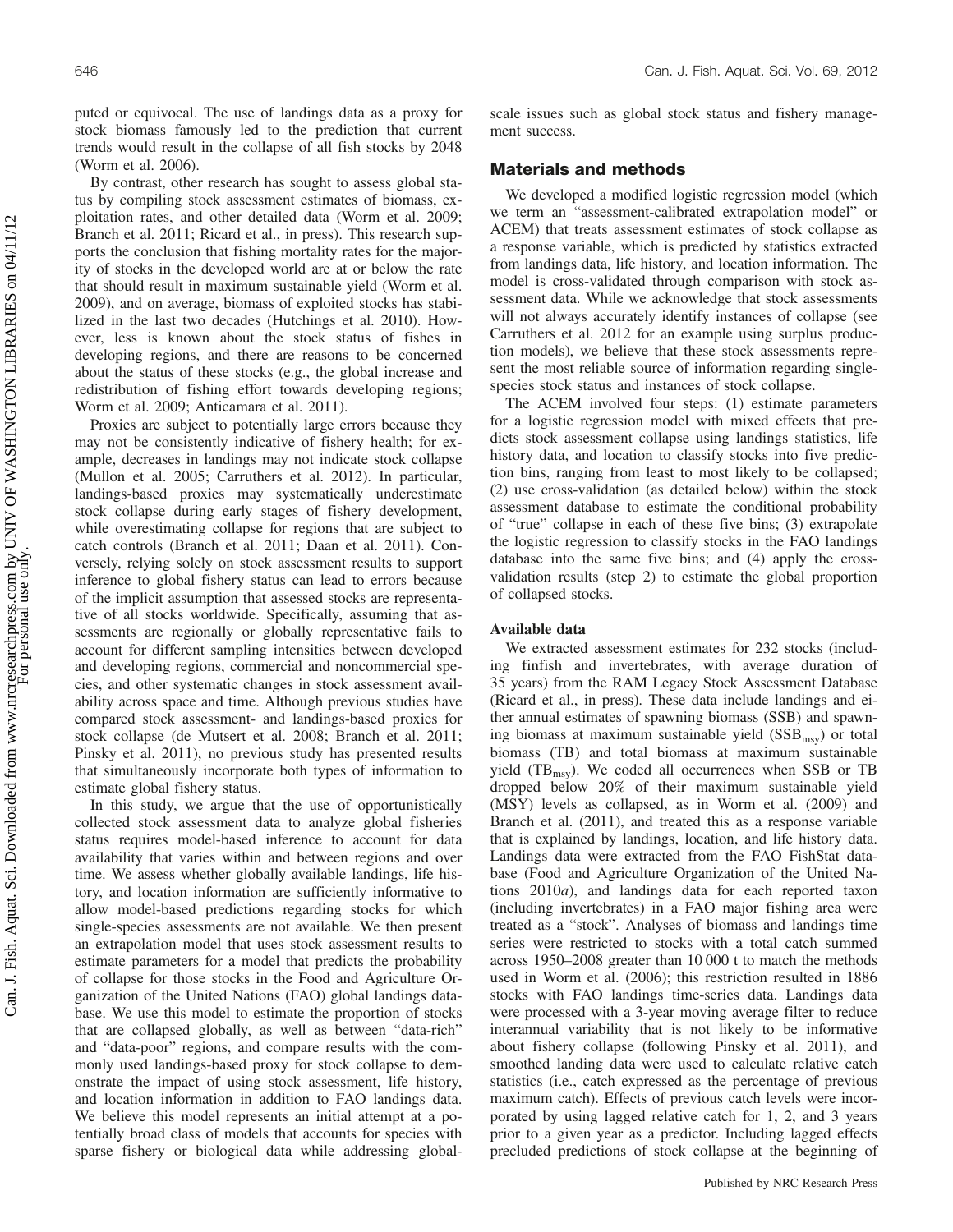Table 1. Variables used in cross-validation analysis and the assessment-calibrated extrapolation model (ACEM), classified by data type (biomass, descriptive, landings, life history, or location) and variable type (response, predictor), and indices used in the analysis.

| Name                                                                                                 | Symbol               | Data type      | Variable<br>type |
|------------------------------------------------------------------------------------------------------|----------------------|----------------|------------------|
| <b>Variables</b>                                                                                     |                      |                |                  |
| Biomass-based collapse for stock $i$ in year $y$                                                     | $BC_{i,y}$           | <b>Biomass</b> | Response         |
| Intercept                                                                                            |                      | Descriptive    | Predictor        |
| Calendar year for stock $i$ in year $y$                                                              | $T_{i,y}$            | Descriptive    | Predictor        |
| Calendar year squared for stock $i$ in year $y$                                                      | $T_{i,y}^2$          | Descriptive    | Predictor        |
| Relative catch (smoothed) for stock $i$ in year $y$                                                  | $RC_{i, v}$          | Landings       | Predictor        |
| Relative catch (smoothed + lag 1) for stock $i$ in year $y$                                          | RC(1) <sub>i,y</sub> | Landings       | Predictor        |
| Relative catch (smoothed $+$ lag 2) for stock <i>i</i> in year <i>y</i>                              | RC(2) <sub>iv</sub>  | Landings       | Predictor        |
| Relative catch (smoothed $+$ lag 3) for stock <i>i</i> in year <i>y</i>                              | RC(3) <sub>i,v</sub> | Landings       | Predictor        |
| Catch variability for stock $i$ in year $y$                                                          | $SD_{i,y}$           | Landings       | Predictor        |
| Maximum recorded length for stock $i$ in year $y$                                                    | $L_{i,y}$            | Life history   | Predictor        |
| Trophic level for stock $i$ in year $y$                                                              | $TL_{i, v}$          | Life history   | Predictor        |
| FAO major fishing area for stock $i$ in year $y$                                                     | $F_{i, v}$           | Location       | Predictor        |
| Number of unique assessments included in the RAM Legacy Stock Assessment<br>Database in FAO region f | $N_f$                | Location       | Predictor        |
| <b>Indices</b>                                                                                       |                      |                |                  |
| Stock ID                                                                                             | $\dot{i}$            |                |                  |
| Year                                                                                                 | y                    |                |                  |
| FAO major fishing area                                                                               |                      |                |                  |
| Cross-validation replicate                                                                           |                      |                |                  |
| Cross-validation bins                                                                                | h                    |                |                  |

landings history (i.e., for years 1950–1952). Variability in catch was also used as a predictor of stock collapse and was calculated as the standard deviation of relative catch for all years prior to a given year (Table 1). Relative catch was set to one and variability was set to zero in the FAO landings database prior to exploitation.

Trophic level and maximum recorded length were obtained from FishBase (Froese and Pauly 2010). They were used as life history information for each stock because preliminary analysis indicated that stocks in the RAM database have on average higher trophic level or greater length than those in the FAO database, implying that an extrapolation model should explicitly account for differences in average life history trait between databases. For taxa not recorded to species level, or where species-specific trophic-level estimates were not available, the mean trophic level of all species in the most closely related taxonomic grouping was used (within higher-level taxa like genus, family, order, class, or phylum). FishBase trophic level values for each species were selected primarily based on published studies reporting the percentage in mass or volume of different food items in the diet and secondarily on reports of individual food items if necessary (Branch et al. 2010).

Geographic region was recorded as the FAO major fishing area for each stock, for example the northwest Atlantic. Additionally, the number of unique stock assessments in the RAM Legacy Stock Assessment Database (i.e., after excluding update assessments for the same stock) was selected as a predictor variable representing the degree to which a region has formal single-species fisheries management in place. This variable was used instead of the number of assessments in each year to avoid confounding with calendar year, which was also included as a predictor variable. Inspection of data availability by region for FAO landings and RAM Legacy Stock Assessment databases (Fig. 1) shows that stock assessment data are available primarily for North America (eastern central Pacific, northeast Pacific, and northwest Atlantic) and Europe (northeast Atlantic), although the major fishing area including New Zealand and southeast Australia also had a large proportion of assessed stocks. We will refer to the northeast (NE) Atlantic, northwest (NW) Atlantic, NE Pacific, and southwest (SW) Pacific as "data-rich" regions and other regions as relatively "data-poor." We acknowledge that ongoing expansion of the RAM Legacy Stock Assessment Database will change the relative proportion of available stock assessments in each region, but do not believe it will qualitatively change which regions have relatively few or many stock assessments. Sixteen of the 19 FAO major fishing areas had at least one stock assessment, while nine had greater than five assessments.

#### Fitting the ACEM to stock assessment data

#### Logistic regression stage

The first stage of the ACEM model-fitting process involves a logistic regression model with mixed effects, where stock collapse (identified using biomass data) is treated as a response variable and landings, life history, and location variables are used as predictors (Table 1). In this stage, landings data are extracted from the RAM Legacy Stock Assessment Database to ensure that the spatial scale of landings timeseries data corresponds to the stock definition used in the estimated biomass time series. In this logistic regression model, the probability that a given stock  $i$  is collapsed in year  $y$  is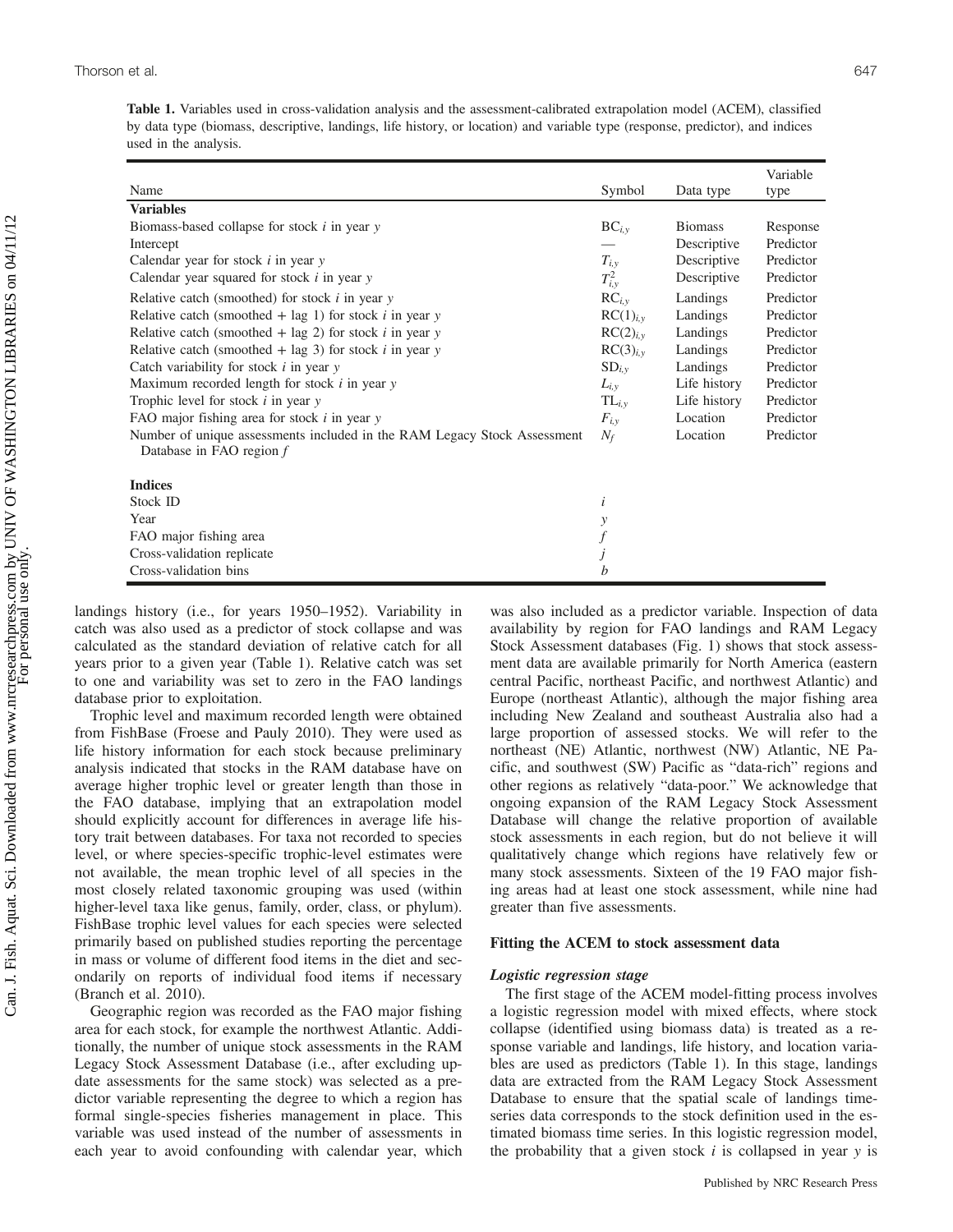

Fig. 1. Map of Food and Agriculture Organization of the United Nations (FAO) major fishing areas, with FAO name, followed by the number of RAM Legacy stock assessments and the number of species with FAO landings data in each region.

estimated using a mixed-effects logistic regression model (eqs. 1–4):

(1) 
$$
p_{t,y} = \left(1 + \exp\left\{-\left[\hat{\beta}_I + \hat{\beta}_T T_{i,y} + \hat{\beta}_{T^2} T_{i,y}^2 + \hat{\beta}_{RC} RC_{i,y}\right.\right.\left. + \hat{\beta}_{RC(1)} RC(1)_{i,y} + \hat{\beta}_{RC(2)} RC(2)_{i,y} + \hat{\beta}_{RC(3)} RC(3)_{i,y}\right.\left. + \hat{\beta}_{SD} SD_{i,y} + \hat{\beta}_L L_i + \hat{\beta}_{TL} TL_i + \sum_f \hat{\beta}_f I(F_i = f)\right.\left. + \sum_f \hat{\beta}_{RCf} I(F_i = f) RC_{i,y}\right]\right\}^{-1}
$$

$$
(2) \qquad \overline{\beta}_f = \sum_{f} \widehat{\beta}_N I(F_i = f) N_f
$$

$$
(3) \qquad \overline{\beta}_{\mathrm{RC},f} = \sum_{f} \widehat{\beta}_{\mathrm{RC},N} I(F_i = f) N_f
$$

$$
(4) \qquad L = \int_{\widehat{\beta}_{f} \widehat{\beta}_{RCf}} \left\{ \frac{1}{\sqrt{2\pi \widehat{\sigma}_{\beta_{f}}^{2}}} \exp\left[ \frac{-(\widehat{\beta}_{f} - \overline{\beta}_{f})^{2}}{2\widehat{\sigma}_{\beta_{f}}^{2}} \right] \frac{1}{\sqrt{2\pi \widehat{\sigma}_{\beta_{RCf}}^{2}}} \right\}
$$

$$
\times \exp\left[ \frac{-(\widehat{\beta}_{RCf} - \overline{\beta}_{RCf})^{2}}{2\widehat{\sigma}_{\beta_{RCf}}^{2}} \right] \prod_{i=1}^{n_{\text{stocks}}} \prod_{y=1}^{n_{\text{years}}} p_{i,y}^{BC_{i,y}}
$$

$$
\times (1 - p_{i,y})^{1 - BC_{i,y}} \right\} d\widehat{\beta}_{f} d\widehat{\beta}_{RCf}
$$

where  $p_{t,y}$  is the estimated probability of collapse for stock i in year y; variables are defined in Table 1; estimated coefficients  $\beta$  are defined with subscripts that correspond to these parameters and all estimated parameters are denoted with a hat symbol;  $I(F_i = f)$  is an indicator variable that equals 1 if

stock *i* is in FAO region f and 0 otherwise;  $\hat{\sigma}^2_{\beta}$  and  $\hat{\sigma}^2_{\beta}$  the vertice for  $\hat{\beta}$  and  $\hat{\beta}$  region of forts which has  $\int$  are the variance for  $\hat{\beta}_f$  and  $\hat{\beta}_{RC,f}$  random effects, which have expected values  $\beta_f$  and  $\beta_{RC,f}$ , respectively; BC<sub>i,y</sub> are instances of collapse identified from biomass data, coded as 1 for stocks where  $TB_{i,v} < 0.2TB_{MSY}$  or  $SSB_{i,v} < 0.2SSB_{MSY}$  and 0 otherwise; and eq. 4 is the marginal likelihood that is maximized, which includes integrals across all random effects.

In the ACEM, the FAO major fishing area for each stock was used as a grouping variable for two random effect coefficients per region: the intercept  $(\beta_f; i.e.,$  collapse probabilities in the absence of other effects; eq. 2) and the slope for relative catch ( $\beta_{RC,f}$ ; i.e., the impact of changes in relative landings on the probability of collapse; eq. 3). The intercept was treated as a random effect (eq. 2) because this proportion is likely to vary among regions because of unmeasured management actions that affect the probability of collapse for all stocks in a region. The slope for relative catch was treated as a random effect (eq. 3) because the management measures used in some FAO regions are likely to cause decreases in relative catch to be less or more informative about stock collapse than in other regions. Using random effects also allows for extrapolation to the 3 of 19 FAO major fishing areas for which we do not have data to train the extrapolation model (i.e., with no observations in the RAM Legacy Stock Assessment Database).

Additionally, the number of assessed stocks  $(N_f)$  and its interaction with relative catch  $(RC_{i,y} \times N_f)$  are included as variables that model the expected value for regional random effects (e.g.,  $E[\hat{\beta}_f] = \sum_f \hat{\beta}_N I(F_i = f) N_f$  and  $E[\widehat{\beta}_{\text{RC},f}] = \sum_{f} \widehat{\beta}_{\text{RC},N} I(F_i = f) N_f$  in eqs. 2–3). These variables and associated hyperparameters  $\hat{\beta}_N$  and  $\hat{\beta}_{RC,N}$  allow the expected value for regional effects to diverge from the worldwide value even for regions with no data to inform their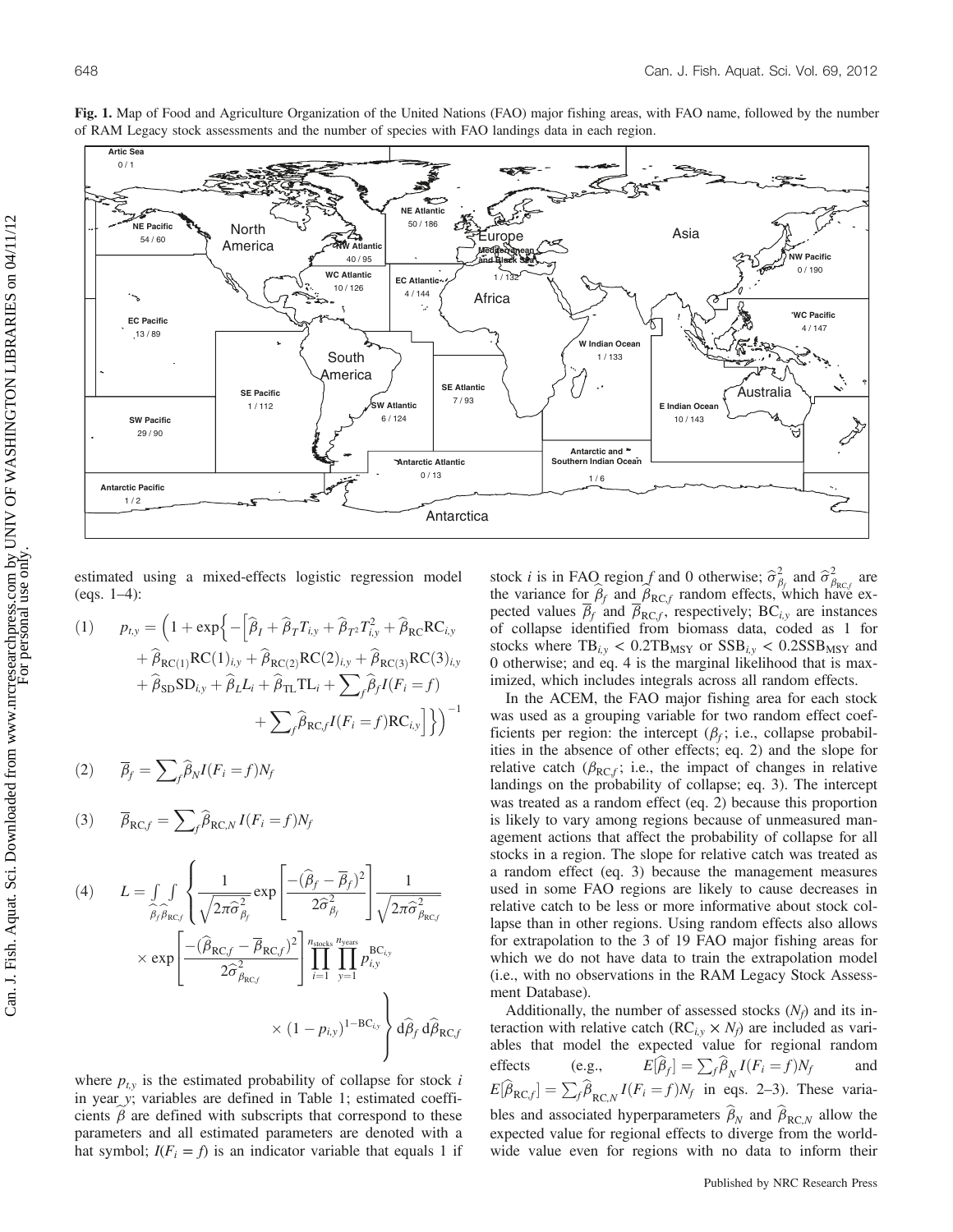| Table 2. Model coefficients are classified by effect type (fixed or random) and selection type (either selected using the |  |  |  |  |  |  |
|---------------------------------------------------------------------------------------------------------------------------|--|--|--|--|--|--|
| stepwise model selection using Akaike's information criterion (AIC) or included a priori).                                |  |  |  |  |  |  |

|                                                                                      | Term in<br>eq. $1$                                                                                                                       | Effect<br>type | Selection<br>type |
|--------------------------------------------------------------------------------------|------------------------------------------------------------------------------------------------------------------------------------------|----------------|-------------------|
| <b>Descriptive</b>                                                                   |                                                                                                                                          |                |                   |
| Intercept                                                                            |                                                                                                                                          | Fixed          | A priori          |
| Calendar year                                                                        |                                                                                                                                          | Fixed          | AIC               |
| Calendar year squared                                                                | $\begin{matrix} \widehat{\boldsymbol{\beta}}_{I} \\ \widehat{\boldsymbol{\beta}}_{T} \\ \widehat{\boldsymbol{\beta}}_{T^2} \end{matrix}$ | Fixed          | <b>AIC</b>        |
| Landings                                                                             |                                                                                                                                          |                |                   |
| Relative catch (smoothed)                                                            | $\widehat{\boldsymbol{\beta}}_{\text{RC}}$                                                                                               | Fixed          | A priori          |
| Relative catch (smoothed $+$ lag 1)                                                  | $\hat{\beta}_{RC(1)}$                                                                                                                    | Fixed          | AIC               |
| Relative catch (smoothed $+$ lag 2)                                                  | $\widehat{\beta}_{RC(2)}$                                                                                                                | Fixed          | AIC               |
| Relative catch (smoothed $+$ lag 3)                                                  | $\beta_{RC(3)}$                                                                                                                          | Fixed          | AIC               |
| Catch variability                                                                    | $\hat{\beta}_{SD}$                                                                                                                       | Fixed          | <b>AIC</b>        |
| Life history                                                                         |                                                                                                                                          |                |                   |
| Maximum recorded length                                                              |                                                                                                                                          | Fixed          | A priori          |
| Trophic level                                                                        | $\widehat{\underset{\beta_\text{TL}}{\beta}}$                                                                                            | Fixed          | A priori          |
| <b>Location</b>                                                                      |                                                                                                                                          |                |                   |
| Region-specific deviation from global intercept                                      |                                                                                                                                          | Random         | A priori          |
| Region-specific deviation from global relative catch                                 | $\widehat{\beta}_{f}$ $\widehat{\widehat{\beta}}_{\mathrm{RC},f}$                                                                        | Random         | A priori          |
| Effect of number of assessed stocks in an FAO region (in 2008)                       | $\widehat{\beta}_N$                                                                                                                      | Fixed          | AIC               |
| Effect of number of assessed stocks in an FAO region (in 2008) on the relative catch | $\widehat{\beta}_{\text{RC},N}$                                                                                                          | Fixed          | AIC               |

value. Instead, the expected value for regional effects varies as a linear function of the number of assessments in each region (i.e.,  $\hat{\beta}_f$  and  $\hat{\beta}_{RC,f}$  will be shrunk to  $\sum_f \hat{\beta}_N I(F_i = f)N_f$ and  $\sum_{f} \widehat{\beta}_{\text{RC},N} I(F_i = f) N_f$ , respectively), allowing modelbased inference regarding the effect of Intercept and  $RC_{i,v}$ variables for regions with no available assessments. For example, the Intercept random effect for a region without assessments reverts to an expected value characteristic of such regions, as estimated from the relationship between  $N_f$  and Intercept for regions with assessments.

Some coefficients are included a priori in this model, while others are selected using stepwise model selection and the Akaike information criterion (AIC, Akaike 1974). Specifically, we include an intercept, the relative catch (without lag), all life history variables, and all random effects a priori, but select among the remaining variables, including statistics extracted from landings data and the number of assessments per region using stepwise AIC model selection (Table 2). These selected coefficients and estimated parameter values will be used later for extrapolation to the FAO landings database. Fixed effects are selected using stepwise model building and AIC after including random effects. Parameter values for this logistic regression model with mixed effects are estimated by fitting to stock assessment data from the RAM Legacy Stock Assessment Database (Ricard et al., in press) using the "lme4" package (Bates and Maechler 2009) in the R statistical computing environment (R Development Core Team 2009). Stepwise selection is conducted using maximum marginal likelihood, while the selected model is then re-run using restricted maximum likelihood as recommended by Zuur et al. (2009).

## Cross-validation stage

The second stage of the ACEM model-fitting process aims to account for model misspecification (i.e., overdispersion, nonlinear effects, and the influence of missing variables). It does this by estimating the conditional probability of stock collapse given predictions from the logistic regression model using cross-validation within the set of stocks with data in the RAM Legacy Stock Assessment Database. In each crossvalidation replicate, 25 randomly selected stocks were set aside as a "testing set", and all data from these stocks were excluded (although the number of assessments per FAO region  $N_f$  was unchanged); the remaining data were a "training set." The logistic regression model is fitted to the training set, using stepwise AIC model selection to select among possible coefficients. Estimated parameter values for these selected coefficients are then used to predict stock collapse for a randomly chosen year for each of the 25 stocks in the testing set. Predicted probability of collapse  $(p_{t,y}$  for a randomly chosen year  $y$  for stock  $i$  in the testing set, ranging continuously from zero to one) and true stock status (biomass collapse,  $BC_{i,y}$ ) for these years of the testing set are recorded, and the process is repeated 4000 times (yielding 100 000 predictions). These ACEM predictions of collapse probability (ranging from 0 to 1) were then binned into five prediction "bins" (0–0.2, 0.2–0.4, 0.4–0.6, 0.6–0.8, 0.8–1), representing different estimated probabilities of stock collapse. The true stock status for each binned prediction was used to calculate the proportion of stocks in each predictive bin that was actually collapsed. The proportion of stocks assigned to each prediction bin that are actually collapsed is treated as a nonparametric estimate of the conditional probability of stock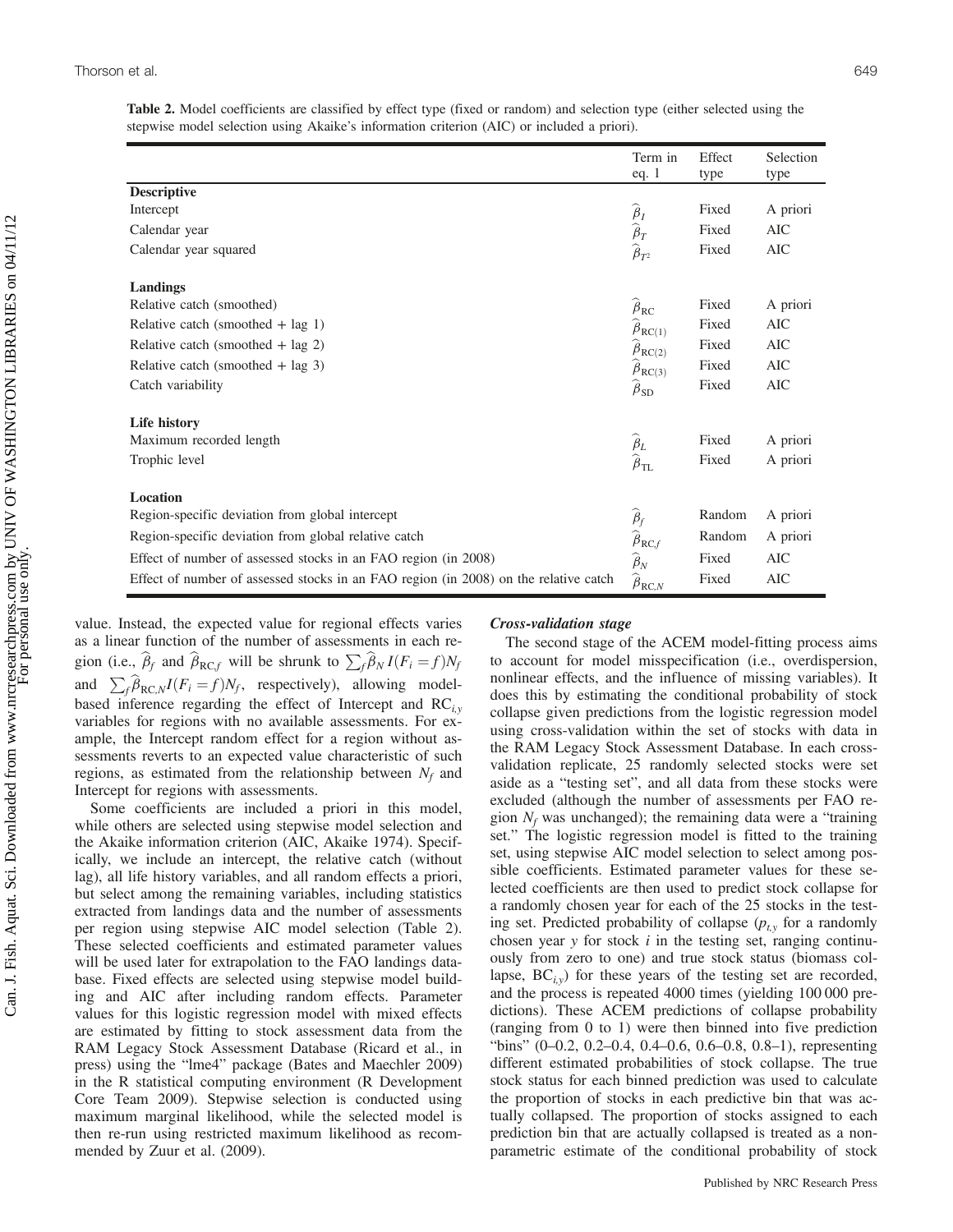collapse given a logistic regression prediction  $(\hat{p}_b)$ . This process was done because model misspecification and missing variables can cause the true probability of stock collapse to diverge from the parametric form assumed by conventional logistic regression (similar to the effect seen in Carruthers et al. 2012).

Cross-validation was also used to calculate the area under the received operator characteristics curve (AUC), which is a threshold-independent metric of predictive performance for models such as the ACEM that predict a binary outcome. Specifically, the estimated probability of collapse  $(p_i)$  and true status (BC<sub>i</sub>) for each cross-validation observation j was compiled. Next, the sensitivity

$$
\left[ \frac{\sum_{j=1}^{n_{\text{crossval}}} I(p_j \ge p_{\text{threshold}}) \text{BC}_j}{\sum_{j=1}^{n_{\text{crossval}}} \text{BC}_j} \right]
$$

and specificity

$$
\left[ \frac{\sum_{j=1}^{n_{\text{crossval}}} I(p_j \leq p_{\text{threshold}})(1 - BC_j)}{\sum_{j=1}^{n_{\text{crossval}}}(1 - BC_j)} \right]
$$

were calculated for 101 possible thresholds  $p_{\text{threshold}}$  ranging from 0 to 1, and the AUC composed of linear interpolation between the sensitivity and specificity for each possible threshold value was calculated (Hosmer and Lemeshow 2000). This AUC value could range from 0.5 (i.e., no predictive power) to 1 (i.e., perfect predictive power).

### Extrapolating to global status

After fitting the ACEM to stock assessment data, we used estimated logistic regression parameters and cross-validation estimates to extrapolate to the global FAO landings database. In this extrapolation stage, data from the FAO landings database is used to classify all stocks in the database in each year into one of the five prediction bins, and the number  $n<sub>b</sub>$  of stocks in each bin  $b$  is recorded. The proportion collapsed in the FAO landings database was estimated by the ACEM as the sum across bins of expected number of collapses in each bin, divided by the total number of stocks. Conditional probability of collapse  $\hat{p}_b$  for each bin b was estimated from cross-validation using only RAM Legacy Stock Assessment data (i.e., Table 3), while the bin assignment for each stock in the FAO landings database in a given year was accomplished using the ACEM. Each bin was treated as a binomial distribution with an estimated probability of collapse  $\hat{p}_b$  and the number of FAO stocks assigned to that bin  $n_b$  (eq. 5).

(5) 
$$
E[\text{Prop. collapsed}] = E\left[\frac{1}{\sum_{b \in \text{(bins)}} n_b} \times \sum_{b \in \text{(bins)}} \text{binomial}(\widehat{\hat{p}_b}, n_b)\right]
$$

$$
= \frac{1}{\sum_{b \in \text{(bins)}} n_b} \sum_{b \in \text{(bins)}} \widehat{\hat{p}_b} n_b
$$

The variance for the proportion collapsed was then calculated using Monte Carlo simulation of independent binomial trials for each bin (and assuming a fixed  $\hat{p}_b$ ).

|                                                                                                                                                                                                                                                                                                                                                                                                                                                                |                                              | Cross-validation assignments               |                                                                                                        |                                                                |                  |                                          |
|----------------------------------------------------------------------------------------------------------------------------------------------------------------------------------------------------------------------------------------------------------------------------------------------------------------------------------------------------------------------------------------------------------------------------------------------------------------|----------------------------------------------|--------------------------------------------|--------------------------------------------------------------------------------------------------------|----------------------------------------------------------------|------------------|------------------------------------------|
| Stock assessment status                                                                                                                                                                                                                                                                                                                                                                                                                                        | RAM Legacy Database<br>No. of stock-years in | $(0.0 \le p_{i,y} < 0.2)$<br>Not collapsed | Likely not collapsed<br>$(0.2 \le p_{i,y} < 0.4)$                                                      | $(0.4 \le p_{i,y} < 0.6)$ $(0.6 \le p_{i,y} < 0.8)$<br>Unknown | Likely collapsed | $(0.8 \le p_{i,y} \le 1.0)$<br>Collapsed |
| Not collapsed                                                                                                                                                                                                                                                                                                                                                                                                                                                  | 7766                                         | 78143                                      | 6944                                                                                                   | 4328                                                           | 2896             | 2477                                     |
| Collapsed                                                                                                                                                                                                                                                                                                                                                                                                                                                      | 431                                          | 2078                                       | 598                                                                                                    | 597                                                            | 714              | 1225                                     |
| Derived parameters                                                                                                                                                                                                                                                                                                                                                                                                                                             |                                              |                                            |                                                                                                        |                                                                |                  |                                          |
| Proportion actually collapsed<br>in RAM Legacy Database                                                                                                                                                                                                                                                                                                                                                                                                        |                                              | 0.026                                      | 0.079                                                                                                  | 0.121                                                          | 0.198            | 0.331                                    |
| Proportion of collapsed stocks<br>in each bin                                                                                                                                                                                                                                                                                                                                                                                                                  |                                              | 0.399                                      | 0.115                                                                                                  | 0.115                                                          | 0.137            | 0.235                                    |
| collapse. The first two rows show the number of stock-years in the RAM Legacy Stock Assessment Database that are actually collapsed and not collapsed for each predictive bin, with the third row<br>Note: The ACEM was used to categorize data for each year and stock from the RAM Legacy Stock Assessment Database into one of five categories representing different probability of stock<br>showing the proportions of stocks in each predictive bin that |                                              |                                            | are actually collapsed. The final row shows the proportion of collapsed stocks in each predictive bin. |                                                                |                  |                                          |

Table 3. Cross-validation results for the assessment-calibrated extrapolation model (ACEM).

Table 3. Cross-validation results for the assessment-calibrated extrapolation model (ACEM).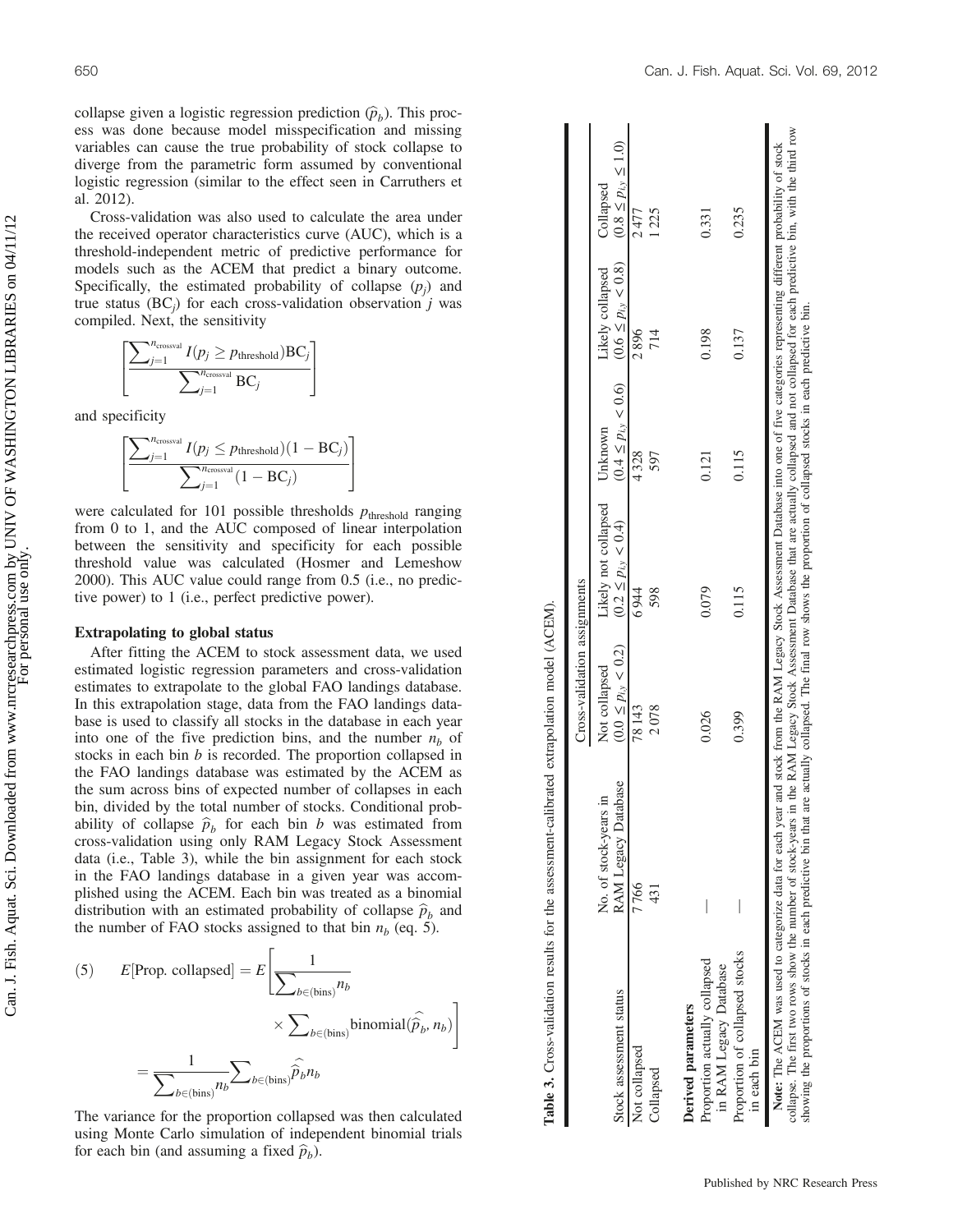We compared the ACEM with another widely used method for analyzing global landings data, which classifies any stock as collapsed when catches have dropped below 10% of the maximum catch seen in any year (Worm et al. 2006; Costello et al. 2008; Pauly and Froese 2012). A 95% confidence interval for this method was calculated in each year by applying the nonparametric bootstrap using three steps: (i) sampling stocks with replacement repeatedly from the set of stocks that were available in any given year;  $(ii)$  replicating the analysis method for each bootstrap sample; (*iii*) aggregating all bootstrap estimates for a given year and calculating the 2.5% and 97.5% quantiles.

## Results and discussion

Cross-validation results (Table 3) for the five prediction bins show that the ACEM classifies 40% of collapses in the RAM Legacy Stock Assessment Database into the "not collapsed" bin, but that the ACEM is correct 97% of the time when classifying a stock to this bin. By contrast, the ACEM is only correct for 20% and 33% of stocks that it classifies in the "probably collapsed" or "collapsed" bin, to which 14% and 24% of true collapses are classified, respectively. The frequency of true collapse increases monotonically from 3% to 33% as predicted status goes from "not collapsed" (Bin 1) to "collapsed" (Bin 5). The divergence between theoretical and cross-validation predictive accuracy for the higher bins (Bins 3–5) motivates the present two-stage extrapolation process, because the accuracy of each bin diverges from the form that is assumed by logistic regression. This divergence is likely caused by the "global support" of each observation implied by conventional logistic regression, where each observation has leverage regarding the estimated probability of collapse for all other observations (Hastie et al. 2009). The result of low predictive accuracy regarding collapsed stocks is not surprising, given that collapse in any given year is a rare event, and relevant economic, management, and biological information are missing. The large difference in true probability of collapse between bins (i.e., 3% in the "not collapsed" bin vs. 33% in the "collapsed" bin) implies that globally available proxies do provide substantial (though imperfect) discrimination between collapsed and notcollapsed stocks. Thus, cross-validation results imply that landings, life history, and location are informative about the prevalence of collapse despite this relatively low predictive accuracy for individual collapsed stocks.

The AUC was 0.75 for the ACEM predictions of stock collapse. This AUC level is characterized as acceptable by Hosmer and Lemeshow (2000), which implies that landings, life history, and location information is informative (if imperfect) to predict instances of stock collapse. This result forms the basis of subsequent efforts to use globally available information to extrapolate to the proportion of stocks that are collapsed worldwide.

When the ACEM was applied to all stocks globally, it estimated that the proportion of collapsed stocks worldwide has increased slowly but steadily since the 1950s, reaching a current rate of 5.4% (Fig. 2). By contrast, our replication of results using the landings-based method shows a current collapse rate of 24%. Although the increasing trend is consistent in both methods, the absolute level is much lower using

Fig. 2. Proportion of global stocks estimated to be collapsed using the ACEM (dark line) and from the landings-based method (light line); shading indicates 95% confidence intervals.



the ACEM. The ACEM estimates a magnitude of collapse that is intermediate between the values of 14% estimated by Worm et al. (2009) or 7%–13% estimated by Branch et al. (2011) and the 4% of stocks classified as collapsed or recovering from collapse by the FAO from their most recent global assessment of stock status (Food and Agriculture Organization of the United Nations 2010b). The ACEM estimates an increasing trend in stock collapse, similar to the trend in the proportion of collapsed stocks in the RAM Legacy Stock Assessment Database (Worm et al. 2009). This estimated increasing trend conflicts with the stabilization of total biomass in the 1990s seen in the assessment database (Worm et al. 2009; Hutchings et al. 2010) and the reduction in collapsed stocks in the most recent FAO status report (Food and Agriculture Organization of the United Nations 2010b).

The ACEM also estimates a greater proportion of collapsed stocks in areas with a large number of available stock assessments (NE Pacific, NW Atlantic, NE Atlantic; 8.5% collapse) compared with all other FAO major fishing areas (4.8% collapse; Fig. 3). This result is consistent with the landings-based method, which also finds more collapses in data-rich regions (25%–33%) than in data-poor regions  $(19\% - 23\%)$ .

Inspection of estimated fixed effects (Table 4) is also informative regarding model performance as well as which parameters were associated with collapse. Relative catch in the current year has a large negative impact on the probability of collapse, implying that stocks where landings are greatly reduced have a much higher probability of being collapsed. Variability in catch is selected by AIC and has a positive sign, but a Wald test does not show statistical significance. Among life history traits, high trophic level species are less likely to be collapsed, and large-bodied fishes are slightly more likely to experience stock collapse; the latter estimate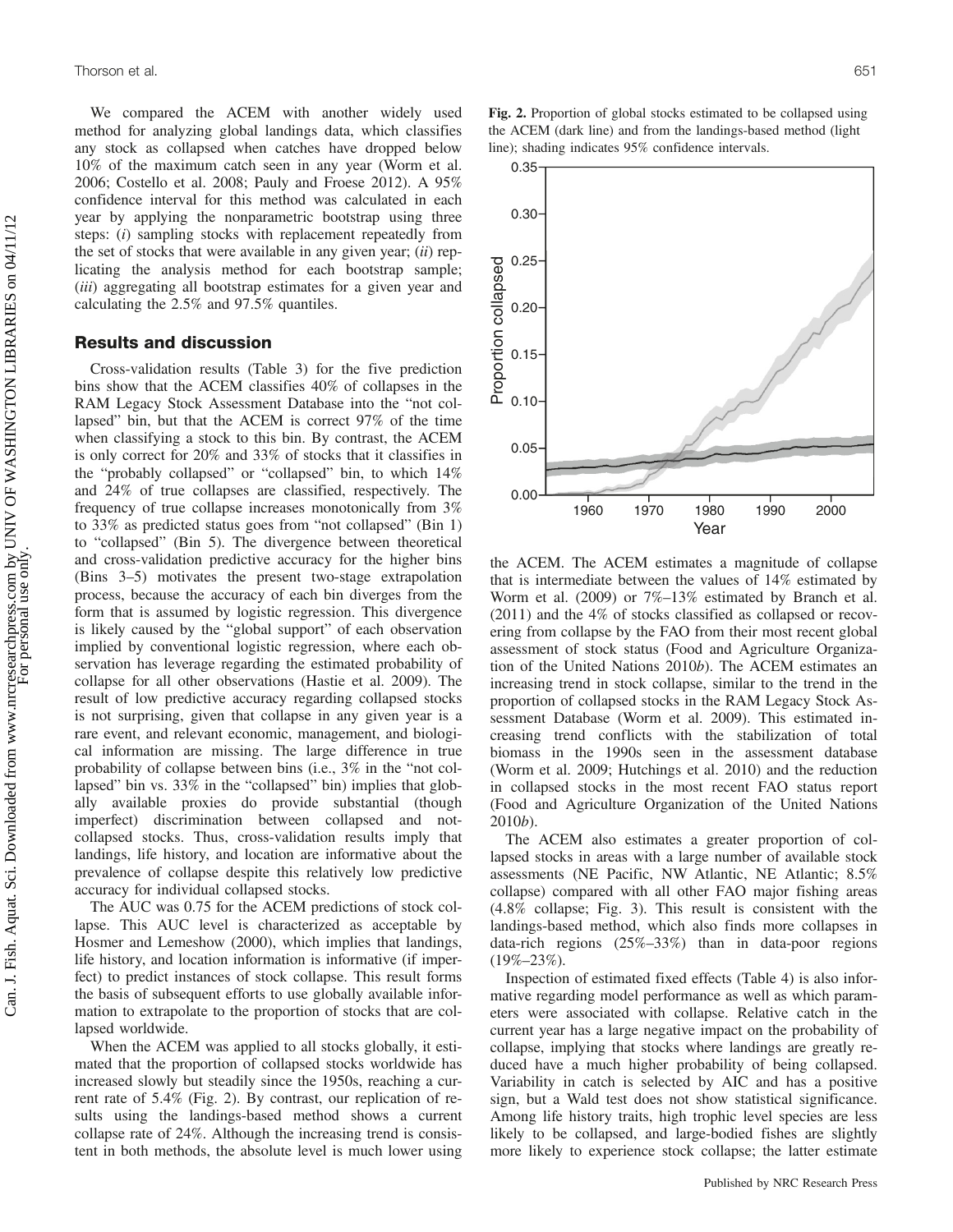Fig. 3. Proportion of stocks listed in the FAO catch database predicted to be collapsed in years 1953–2007 for data-rich regions (NE Pacific, NW Atlantic, NE Atlantic, SW Pacific) and data-poor regions (all others), for landings-based collapse (grey line and light grey interval) and the ACEM predictions (black line and dark grey interval), with confidence intervals from bootstrap and Monte Carlo simulation, respectively.



runs counter to previous analysis by Pinsky et al. (2011), perhaps because our multiple regression approach simultaneously estimates the effect of all variables in the model. Neither the number of assessed species in a region nor its interaction with relative catch was selected by AIC. The estimated random effects (Table 5) for the intercept are positive for the NW and NE Atlantic and negative for the NE Pacific (among other regions), implying that stocks in the NW and NE Atlantic have a greater probability of stock collapse than in the NE Pacific. Similarly, random effects for relative catch are negative for the NE Atlantic and positive for the NW Atlantic and NE Pacific, implying that decreases in landings are more informative about stock collapse in the NE Atlantic and less informative about stock collapse in the NW Atlantic and NE Pacific.

### Research agenda for future work

For many researchers, the idea of "extrapolating" from as-

sessment to global landings data may seem suspect. However, extrapolation is already implied by using assessment data to support statements about regional or global fishery status, which includes stocks for which data are not available. Such statements would be supported if assessment data were collected in a randomized design, but instead they are collected opportunistically (i.e., in a nonrandomized design) where sampling intensities differ spatially and over time. Problems arising from opportunistic and unbalanced data are already widely acknowledged in fisheries science when analyzing fishery catch and effort data (Walters 2003), leading to the use of "index standardization" models when estimating trends in stock abundance (Maunder and Punt 2004). These index standardization models are designed to account for unbalanced sampling designs in a manner that is analogous to the ACEM. However, the role of model-based inference when using opportunistic and unbalanced data has not been previously acknowledged in studies that assess global fishery status using stock assessment results.

For other researchers, the use of stock assessment results at all will be suspect, given that these data can potentially represent a biased sample from the most managed regions of the world. To account for this, we include region as a grouping variable for random effects (for which we have at least one assessment for 16 of the 19 FAO major fishing areas), model the expected value of random effects as a function of the number of existing stock assessments as a proxy for singlespecies management effort, and also account for systematic differences in landings history and life history by including these variables as covariates. Covariates are notably lacking for economic or multispecies management effort, and the analysis would be improved by additional covariates at the stock or region level that account for these differences among stocks and regions.

Despite our best efforts in this study, we believe that this work is still a preliminary step in the development of global extrapolation models, which use the opportunistic data that are available on a global scale for evaluating fishery questions. Future research could evaluate many possible directions and concerns as listed below.

## Different stock definitions

In this study, we used management definitions of stocks implied by single-species stock assessments for model-fitting, and then extrapolated to stocks defined on a FAO major fishing area spatial scale. This has implications for the different definitions of landings data used in the RAM Legacy Stock Assessment (i.e., model-fitting and cross-validation) and FAO (i.e., extrapolation) model components, although we do not think that spatial-scale differences will cause systematic differences in the interpretation of relative catch time-series data as used in this model. This difference in spatial scale will also affect the definition of "stock collapse" between RAM and FAO model components, and the effect of this is difficult to evaluate without public access to landings data defined at a fine spatial scale.

## Structured cross-validation

Within our model-fitting, the second stage was a crossvalidation step that was intended to account for model misspecification. Future efforts could improve this cross-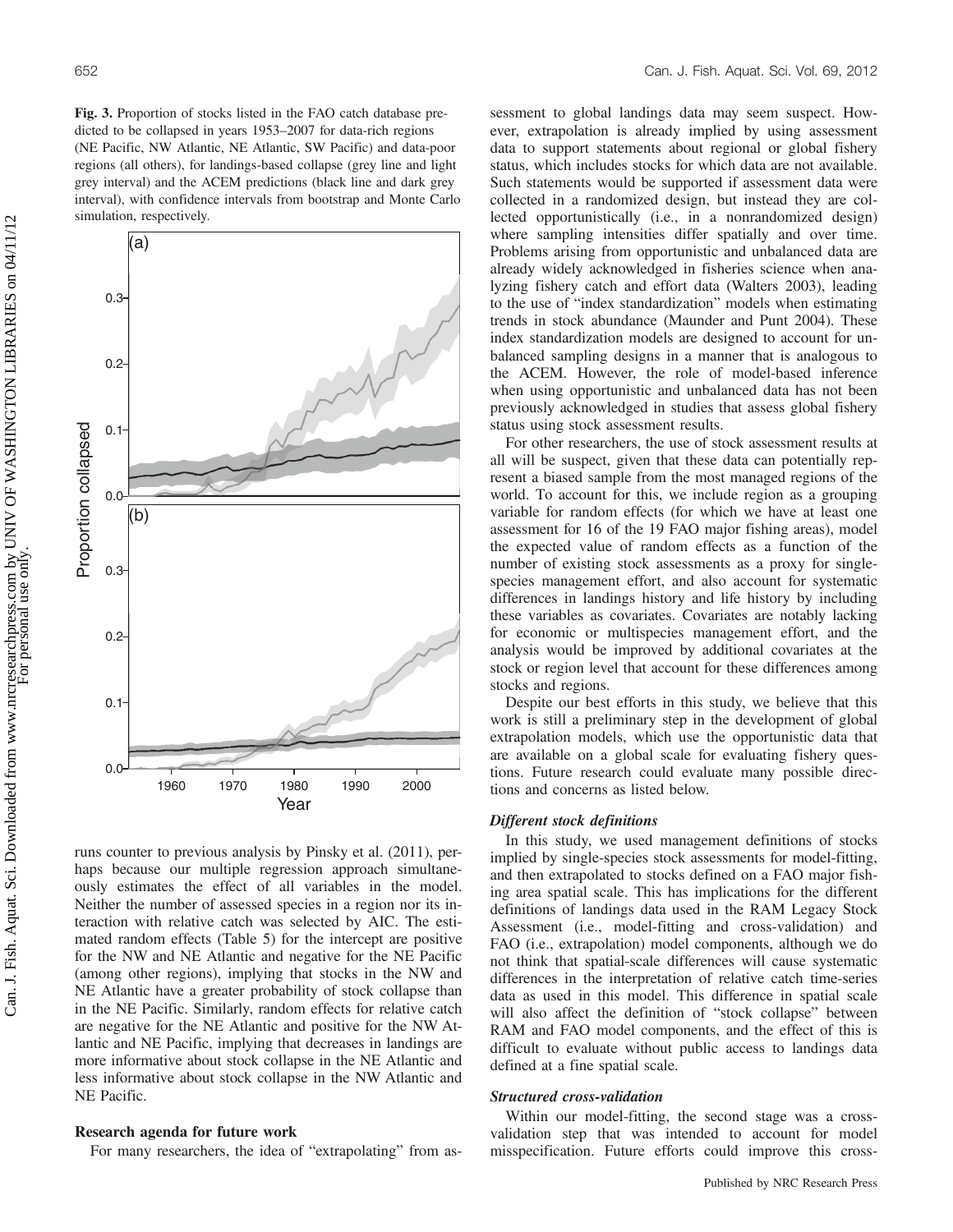Table 4. Fixed effects (either included a priori or selected using stepwise AIC model building) estimated using restricted maximum likelihood when fitting the logistic regression (eq. 1) to all RAM Legacy Stock Assessment data, along with the estimated standard error and  $p$  value derived from a Wald test.

| Variable                            | Estimate  | Standard<br>error | p       |
|-------------------------------------|-----------|-------------------|---------|
| Intercept                           | 1.077     | 0.759             | 0.156   |
| Relative catch (smoothed)           | $-10.984$ | 1.577             | < 0.001 |
| Relative catch (smoothed $+$ lag 1) | 5.004     | 1.385             | < 0.001 |
| Relative catch (smoothed $+$ lag 2) | 2.334     | 1.412             | 0.098   |
| Relative catch (smoothed $+$ lag 3) | $-2.859$  | 0.881             | 0.001   |
| Catch variability                   | 1.268     | 0.885             | 0.152   |
| Maximum recorded length             | 0.005     | 0.001             | < 0.001 |
| Trophic level                       | $-0.765$  | 0.125             | < 0.001 |

Table 5. Random effect coefficients estimated as the conditional mode for the restricted maximum likelihood estimate of fixed effects when fitting the logistic regression (eqs. 2–3) to all RAM Legacy Stock Assessment data.

| FAO major fishing |                                     |                     | Relative catch                               |
|-------------------|-------------------------------------|---------------------|----------------------------------------------|
| area code         | FAO major fishing area name         | Intercept $\beta_f$ | $\widehat{\boldsymbol{\beta}}_{\text{RC},f}$ |
| 21                | <b>NW</b> Atlantic                  | 0.9365              | 2.5607                                       |
| 27                | NE Atlantic                         | 2.2192              | $-6.1232$                                    |
| 31                | WC Atlantic                         | 0.0841              | 0.8030                                       |
| 34                | EC Atlantic                         | 0.1285              | $-0.9777$                                    |
| 37                | Mediterranean and Black Sea         | 0.1334              | $-0.6177$                                    |
| 41                | <b>SW</b> Atlantic                  | 1.0551              | 1.6371                                       |
| 47                | <b>SE</b> Atlantic                  | $-4.1478$           | 7.7769                                       |
| 51                | W Indian Ocean                      | 0.0640              | $-0.2803$                                    |
| 57                | E Indian Ocean                      | 1.3195              | $-5.0011$                                    |
| 58                | Antarctic and southern Indian Ocean | $-1.5280$           | 1.6867                                       |
| 67                | NE Pacific                          | $-0.6585$           | 1.4610                                       |
| 71                | WC Pacific                          | 0.1712              | $-0.8016$                                    |
| 77                | <b>EC</b> Pacific                   | 0.7511              | 0.4432                                       |
| 81                | <b>SW</b> Pacific                   | $-1.0291$           | 2.9014                                       |
| 87                | <b>SE</b> Pacific                   | $-0.1121$           | $-0.1981$                                    |
| 88                | Antarctic Pacific                   | 0.0440              | $-0.2694$                                    |

validation step by evaluating predictive accuracy on a regionby-region basis or using other covariates (e.g., predictive accuracy varying by fishery size, fish type, etc.). However, we have used a global cross-validation step for simplicity of presentation.

#### Single-stage models

Other efforts could identify a single-stage model that adequately accounts for model misspecification. Such a model would presumably allow for more natural estimation of a confidence interval of the proportion collapsed by year, which estimation could be improved in the current ACEM. In particular, this would incorporate additional uncertainty about region effects and predictive accuracy for regions with few or no stock assessments.

#### Additional covariates

Finally, all future efforts to evaluate global fishery status would be aided by linking the databases on fish life history (FishBase), fishery landings (FAO and the Sea Around Us Project), and stock assessments (RAM Legacy Stock Assessment Database) and making the linked data easily available to the public in database form. This would allow the exploration of fine-scale landings statistics and additional life history traits as predictive of stock collapse. Other possible covariates for future investigation include year since a fishery was first developed (Sethi et al. 2010); available fisheryindependent survey data; fishing gear types and composition; and model output from existing ecosystem models such as Ecopath with Ecosim (Christensen and Walters 2004) or Atlantis (Fulton et al. 2011).

#### Formal data collection

The ACEM represents an important bridge between detailed stock assessments with limited coverage and FAO landings data with global coverage. This gap is likely to remain for many years and may never be fully closed because of the great expense involved with collecting, compiling, and analyzing data in formal stock assessments. This gap can also be bridged by using expert opinion on a case-by-case basis as is done in FAO status reports (Food and Agriculture Organization of the United Nations 2010b), and model-based methods such as the ACEM are likely to complement expertopinion methods. We believe that the task of extrapolating global fishery status from stock assessment results can be aided through the expansion of global databases and particu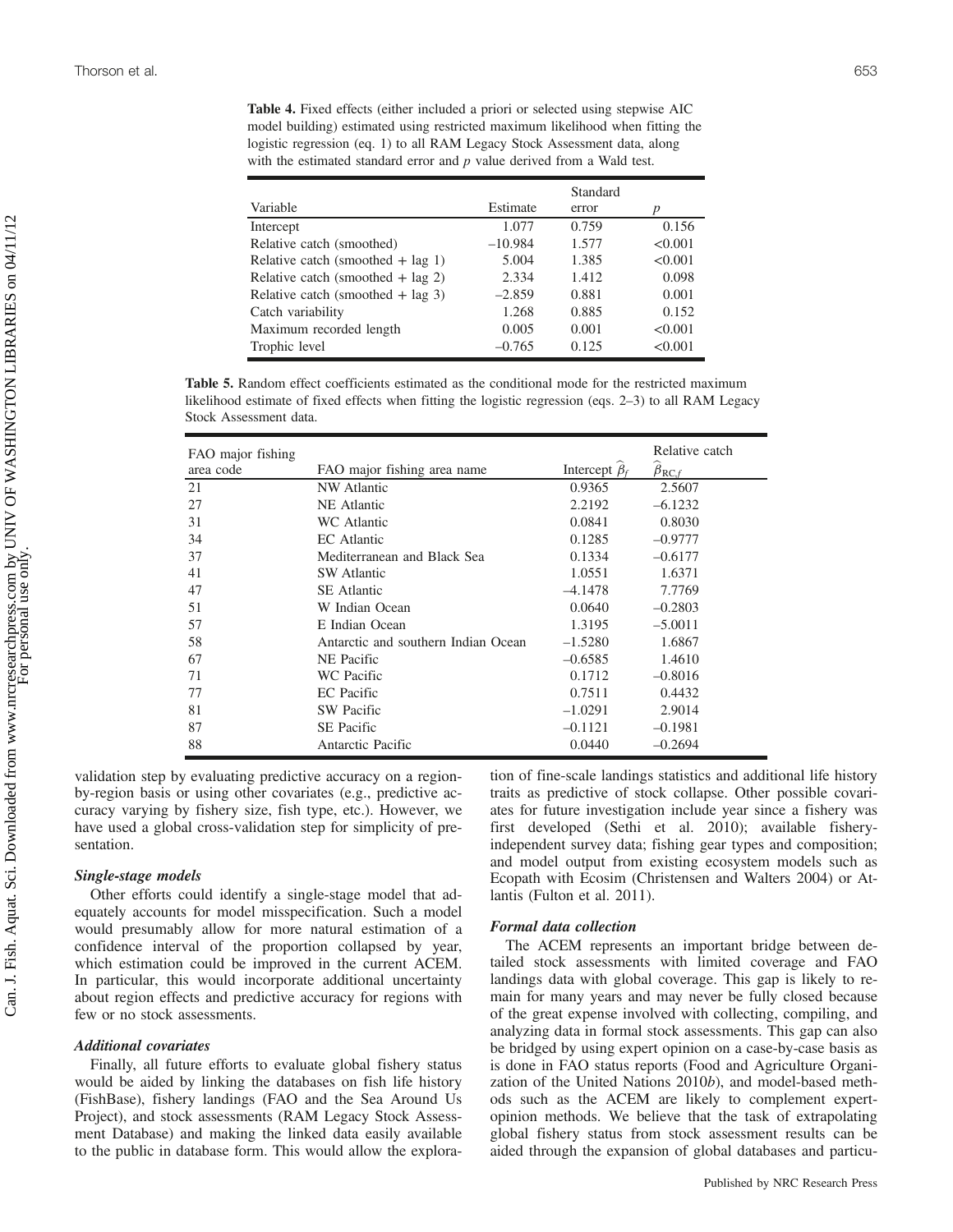larly through the compilation of economic and management information for all stocks globally. We also advocate the development of additional scientific surveys to provide information about abundance trends in data-poor regions of the world. This latter type of time-series data could be incorporated into a model-based estimate of global stock status and would be hugely informative about fishery status globally.

## Acknowledgements

Support was provided by the University of Washington, the National Marine Fisheries Service (NMFS) Sea Grant Population Dynamics Fellowship (NA09OAR4170120), an NMFS groundfish project grant to the University of Washington, and National Science Foundation Collaboration on Advanced Multispectral Earth Observation (CAMEO) grants Nos. 1041570 and 1041678. This publication received additional partial funding by the Joint Institute for the Study of the Atmosphere and Ocean (JISA) under National Oceanic and Atmospheric Administration (NOAA) Cooperative Agreement No. 354 NA17RJ1232, Contribution No. 1901. The work was improved by discussions in a University of Washington Think Tank, a CAMEO meeting in Seattle, Washington, 29 November – 1 December 2010 and discussions with A. Punt, C. McGilliard, R. Hilborn, three anonymous reviewers, and the Associate Editor. Finally, to the many research and assessment scientists who contributed to assessments in the RAM Legacy Stock Assessment and the FAO landings databases, thank you!

## References

- Akaike, H. 1974. New look at statistical-model identification. IEEE Trans. Automat. Contr. 19(6): 716–723. doi:10.1109/TAC.1974. 1100705.
- Anticamara, J.A., Watson, R., Gelchu, A., and Pauly, D. 2011. Global fishing effort (1950–2010): Trends, gaps, and implications. Fish. Res. 107(1–3): 131–136. doi:10.1016/j.fishres.2010.10.016.
- Bates, D., and Maechler, M. 2009. lme4: Linear mixed-effects models using S4 classes [online]. Available from http://cran.r-project.org/ web/packages/lme4/index.html.
- Branch, T.A., Watson, R., Fulton, E.A., Jennings, S., McGilliard, C. R., Pablico, G.T., Ricard, D., and Tracey, S.R. 2010. The trophic fingerprint of marine fisheries. Nature, 468(7322): 431–435. doi:10.1038/nature09528. PMID:21085178.
- Branch, T.A., Jensen, O.P., Ricard, D., Ye, Y., and Hilborn, R. 2011. Contrasting global trends in marine fishery status obtained from catches and from stock assessments. Conserv. Biol. 25(4): 777– 786. doi:10.1111/j.1523-1739.2011.01687.x. PMID:21535149.
- Carruthers, T.R., Walters, C.J., and McAllister, M.K. 2012. Evaluating methods that classify fisheries stock status using only fisheries catch data. Fish. Res. 119–120: 66–79. doi:10.1016/j. fishres.2011.12.011.
- Christensen, V., and Walters, C.J. 2004. Ecopath with Ecosim: methods, capabilities and limitations. Ecol. Model. 172(2–4): 109– 139. doi:10.1016/j.ecolmodel.2003.09.003.
- Costello, C., Gaines, S.D., and Lynham, J. 2008. Can catch shares prevent fisheries collapse? Science, 321(5896): 1678–1681. doi:10.1126/science.1159478. PMID:18801999.
- Daan, N., Gislason, H., Pope, J.G., and Rice, J.C. 2011. Apocalypse in world fisheries? The reports of their death are greatly exaggerated. ICES J. Mar. Sci. 68(7): 1375–1378. doi:10.1093/ icesjms/fsr069.
- de Mutsert, K., Cowan, J.H., Jr, Essington, T.E., and Hilborn, R.

2008. Reanalyses of Gulf of Mexico fisheries data: landings can be misleading in assessments of fisheries and fisheries ecosystems. Proc. Natl. Acad. Sci. U.S.A. 105(7): 2740–2744. doi:10.1073/ pnas.0704354105. PMID:18287085.

- Food and Agriculture Organization of the United Nations. 2010a. Capture production 1950–2009. FISHSTAT Plus — Universal software for fishery statistical time series [online or CD-ROM]. Food and Agriculture Organization of the United Nations, Statistics and Information Service of the Fisheries and Aquaculture Department, Rome, Italy. Available from http://www.fao.org/ fishery/statistics/software/fishstat/en.
- Food and Agriculture Organization of the United Nations. 2010b. The state of the world fisheries and aquaculture 2010. Food and Agriculture Organization of the United Nations, Fisheries and Aquaculture Department, Rome, Italy.
- Froese, R., and Pauly, D. 2010. FishBase [online]. Available from http://fishbase.org/.
- Fulton, E.A., Link, J.S., Kaplan, I.C., Savina-Rolland, M., Johnson, P., Ainsworth, C., Horne, P., Gorton, R., Gamble, R.J., Smith, A.D.M., and Smith, D.C. 2011. Lessons in modelling and management of marine ecosystems: the Atlantis experience. Fish Fish. 12(2): 171–188.
- Greenberg, P. 2010. Time for a sea change. Natl. Geogr. Mag. 218: 70–89.
- Hastie, T., Tibshirani, R., and Friedman, J. 2009. The elements of statistical learning: data mining, inference, and prediction. 2nd ed. Springer-Verlag Inc., New York.
- Hilborn, R. 2011. Let us eat fish [online]. New York Times. 14 April 2011. Available from http://www.nytimes.com/2011/04/15/opinion/ 15hilborn.html?\_r=1.
- Hosmer, D.W., and Lemeshow, S. 2000. Applied logistic regression. Wiley-Interscience Publication, Danvers, Mass.
- Hutchings, J.A., Minto, C., Ricard, D., Baum, J.K., and Jensen, O.P. 2010. Trends in the abundance of marine fishes. Can. J. Fish. Aquat. Sci. 67(8): 1205–1210. doi:10.1139/F10-081.
- Maunder, M.N., and Punt, A.E. 2004. Standardizing catch and effort data: a review of recent approaches. Fish. Res. 70(2–3): 141–159. doi:10.1016/j.fishres.2004.08.002.
- Mullon, C., Fréon, P., and Cury, P. 2005. The dynamics of collapse in world fisheries. Fish Fish. 6(2): 111–120.
- Pauly, D. 2009. Aquacalypse now: the end of fish. New Repub. 240(18): 24–27.
- Pauly, D. 2010. 5 Easy pieces: the impact of fisheries on marine ecosystems. Island Press, Washington, D.C.
- Pauly, D., and Froese, R. 2012. Comments on FAO's State of Fisheries and Aquaculture, or "SOFIA 2010." Mar. Policy, 36(3): 746–752. doi:10.1016/j.marpol.2011.10.021.
- Pinsky, M.L., Jensen, O.P., Ricard, D., and Palumbi, S.R. 2011. Unexpected patterns of fisheries collapse in the world's oceans. Proc. Natl. Acad. Sci. U.S.A. 108(20): 8317–8322. doi:10.1073/ pnas.1015313108. PMID:21536889.
- R Development Core Team. 2009. R: a language and environment for statistical computing [online]. Available from http://cran.r-project.org/.
- Ricard, D., Minto, C., Jensen, O.P., and Baum, J.K. Examining the knowledge base and status of commercially exploited marine species with the RAM Legacy Stock Assessment Database. Fish Fish. [In press.] doi:10.1111/j.1467-2979.2011.00435.x.
- Sethi, S.A., Branch, T.A., and Watson, R. 2010. Global fishery development patterns are driven by profit but not trophic level. Proc. Natl. Acad. Sci. U.S.A. 107(27): 12163–12167. doi:10.1073/ pnas.1003236107.
- Walters, C. 2003. Folly and fantasy in the analysis of spatial catch rate data. Can. J. Fish. Aquat. Sci. 60(12): 1433–1436. doi:10.1139/ f03-152.